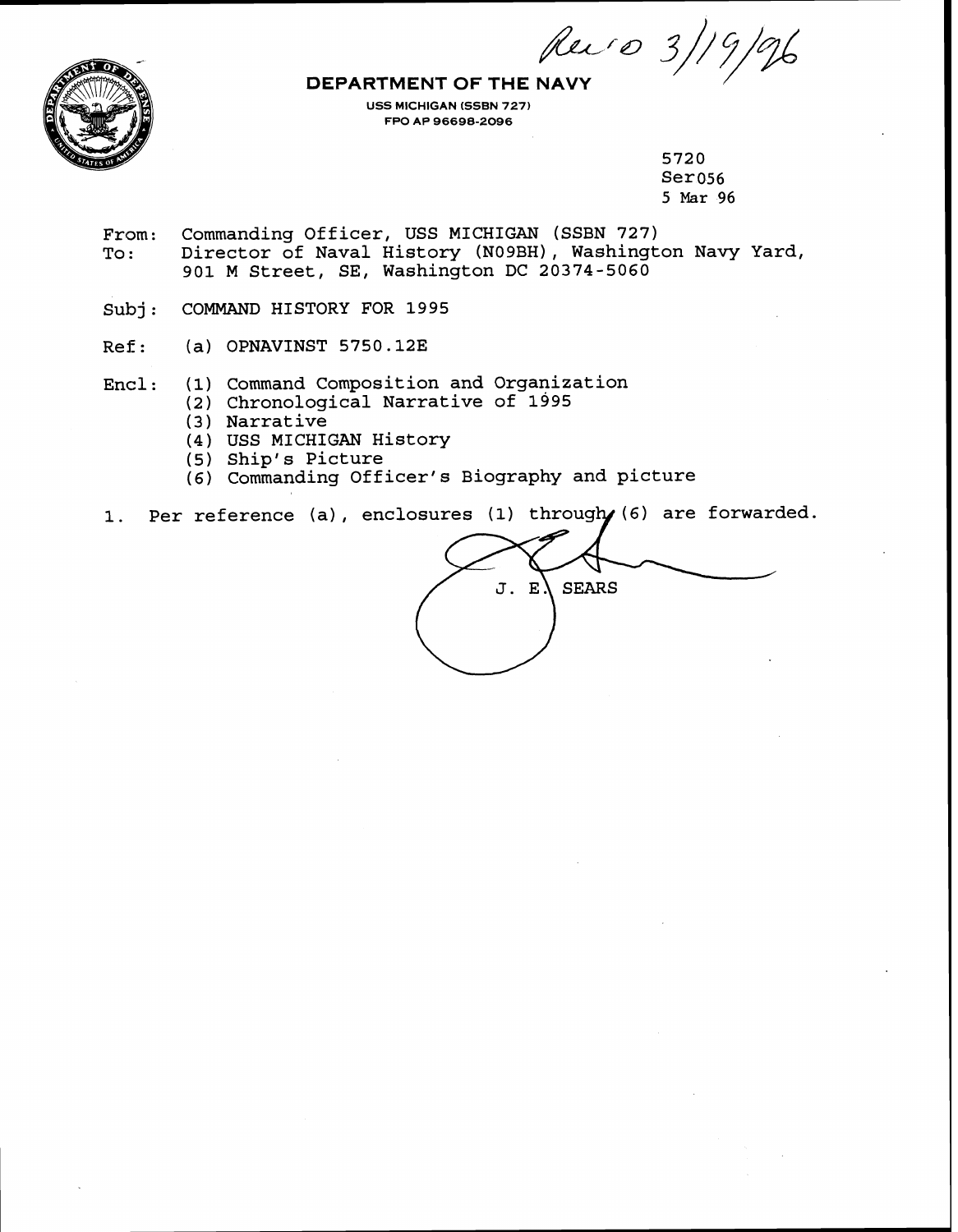### Part I

# USS MICHIGAN (SSBN 727) Command Composition and Organization

1. Mission. The mission of SSBN726 class submarine is to provide strategic deterrence against hostile attack by maintaining a continuous capability to deliver strategic missile attacks against hostile targets. In order to carry out this mission, SSBN726 Class submarines are designed to:

a. To operate at sea for extended periods as a highly reliable, survivable deterrent to a nuclear weapon attack by a foreign power, and to destroy land targets with strategic, nuclear armed missiles.

b. To minimize the probability of detection by any potential threat.

c. To operate defensively against submarine and surface ship threats as necessary to accomplish the mission.

2. Organization: The USS MICHIGAN, second in the Trident Class of nuclear strategic ballistic missile submarines, is commanded<br>by (Blue Crew) Captain Steven G. Slaton, and (Gold Crew) (Blue Crew) Captain Steven G. Slaton, and (Gold Crew) Commander Jonathan E. Sears.

There are presently eight Trident submarines assigned to Submarine Squadron 17, commanded by Captain J.R. Harvey.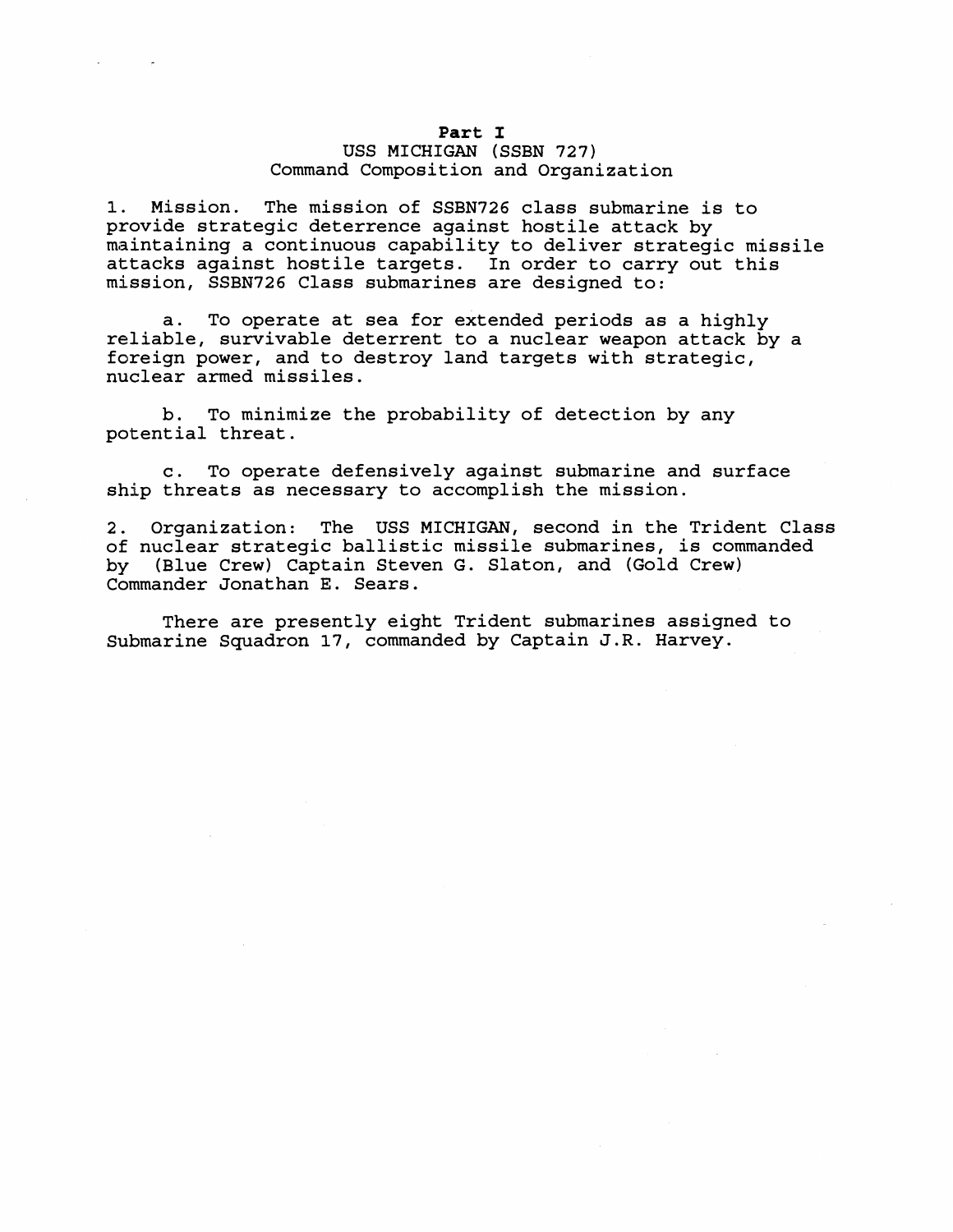# Part I1 **1995** Chronological Sequence of Events

| <b>DATE</b>      |                                                                                                                                                                                                          |
|------------------|----------------------------------------------------------------------------------------------------------------------------------------------------------------------------------------------------------|
| 01 Jan 95        | Continued Engineered Overhaul from 10 Oct 95.                                                                                                                                                            |
| 16-17 Mar 95     | Pre-Post Overhaul Reactor Safeguards Exam.                                                                                                                                                               |
| 10 Apr 95        | Post Overhaul Reactor Safeguards Exam.                                                                                                                                                                   |
| 14 Apr 95        | Phase I Crew Certification.                                                                                                                                                                              |
| 11 May 95        | Dock Trials Complete.                                                                                                                                                                                    |
| 12 May 95        | Phase II Crew Certification.                                                                                                                                                                             |
| 16 May 95        | Fast Cruise.                                                                                                                                                                                             |
| 22-29 May 95     | Sea Trials.                                                                                                                                                                                              |
| 7 Jun 95         | Complete Engineered Overhaul.                                                                                                                                                                            |
| 9 Jun 95         | Crews split, Blue Crew keeps the boat, and<br>the Gold Crew begins Off-Crew training<br>period.                                                                                                          |
| 13-21 Jun 95     | The Blue Crew commences an Independent<br>Steaming Exercise (ISE), Command and Control<br>Exercise (CACEX) and is in route to the<br>Submarine Environmental Acoustical Facility<br>for Acoustic Trials. |
| 26 Jun-10 Jul 95 | The Blue Crew is in port Bangor, WA. to<br>conduct Demonstration and Shakedown Operation<br>(DASO) load out.                                                                                             |
| 24-30 Jul 95     | The Blue crew gets underway to San Diego, CA.                                                                                                                                                            |
| 31 Jul-04 Aug 95 | The Blue Crew conducts a Coordinated Training<br>of Midshipmen.                                                                                                                                          |
| 05-13 Aug 95     | The Blue Crew goes on a Independent Steaming<br>Exercise (ISE) and a port call to Alameda,<br>CA.                                                                                                        |
| 14-17 Aug 95     | The Blue Crew successfully completes a Phase-<br>III Sonar Certification.                                                                                                                                |
| 18-21 Aug 95     | The Blue Crew is in port San Diego, CA. for a<br>Nuclear Weapons Acceptance Inspection (NWAI)<br>Technical Assistance Visit.                                                                             |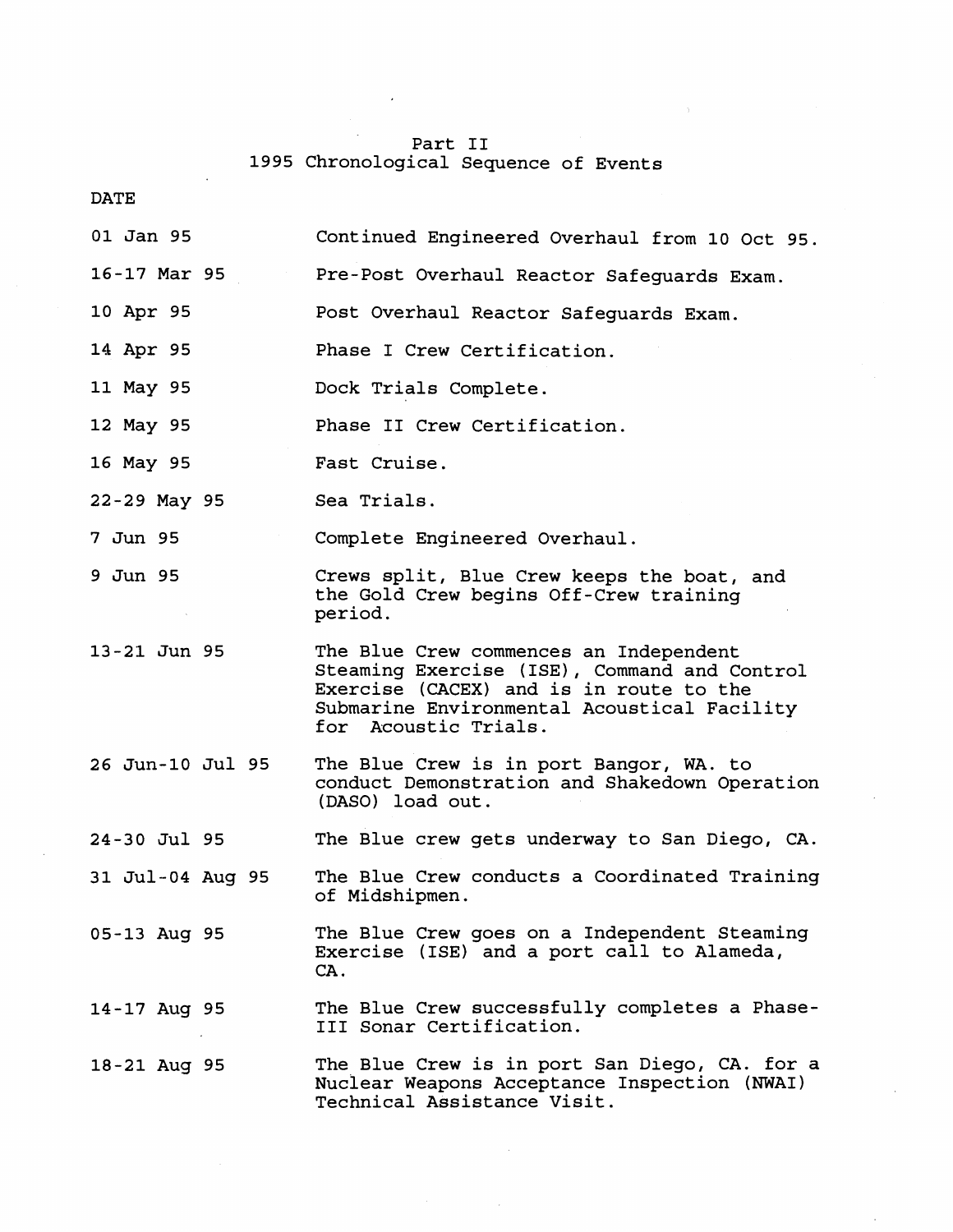22-23 Aug **95** The Blue Crew completes a Tactical Weapons Torpedo Certification Program (TWTCP) exercise. 24 Aug-14 Sep **95** The Blue Crew is in route to Kings Bay, GA. Via the Panama Canal. 14-27 Sep **95** The Blue Crew successfully completes a nonfiring Demonstration and Shakedown Operation (DASO) . 29-30 Sep **95** The Blue Crew successfully completes a Nuclear Weapons Acceptance Inspection (NWAI) . 30 Sep-02 Oct **95** Exchange of Command (the Gold Crew flies to Kings Bay, GA. to relieve the Blue Crew) 02-03 Oct **95** The Gold Crew conducts Fast Cruise. 04--08 Oct **95** The. Gold Crew is underway from.Kings Bay, GA. on an Independent Steaming Exercise, and a Command and Control Exercise. 09 Oct-01 Nov **95** The Gold Crew conducts preparations for, and successfully completes a Firing Demonstration and Shakedown Operation (DASO) . 02-05 Nov **95** The Gold Crew completes a Nuclear Weapons Acceptance Inspection **(NWAI)** Technical Assistance Visit at Kings Bay, GA. 06-21 Nov **95** The Gold Crew gets underway from Kings Bay, GA. in route to the Southern California Operations Area, Via the Panama Canal. 30 Nov-01 Dec **95** The Gold Crew successfully completes an Operational Reactor Safeguards Examination (ORSE) . 04--07 Dec **95**  11-12 Dec **95**  13-20 Dec **95**  21-22 Dec **95**  The Gold Crew completes a Phase-I11 Sonar Certification. The Gold Crew successfully completes a Tactical Weapons Torpedo Certification Program (TWTCP) certification. The Gold Crew departs San Diego, CA. in route to Bangor, WA. The Gold Crew successfully completes a Nuclear Weapons Acceptance Inspection (NWAI) .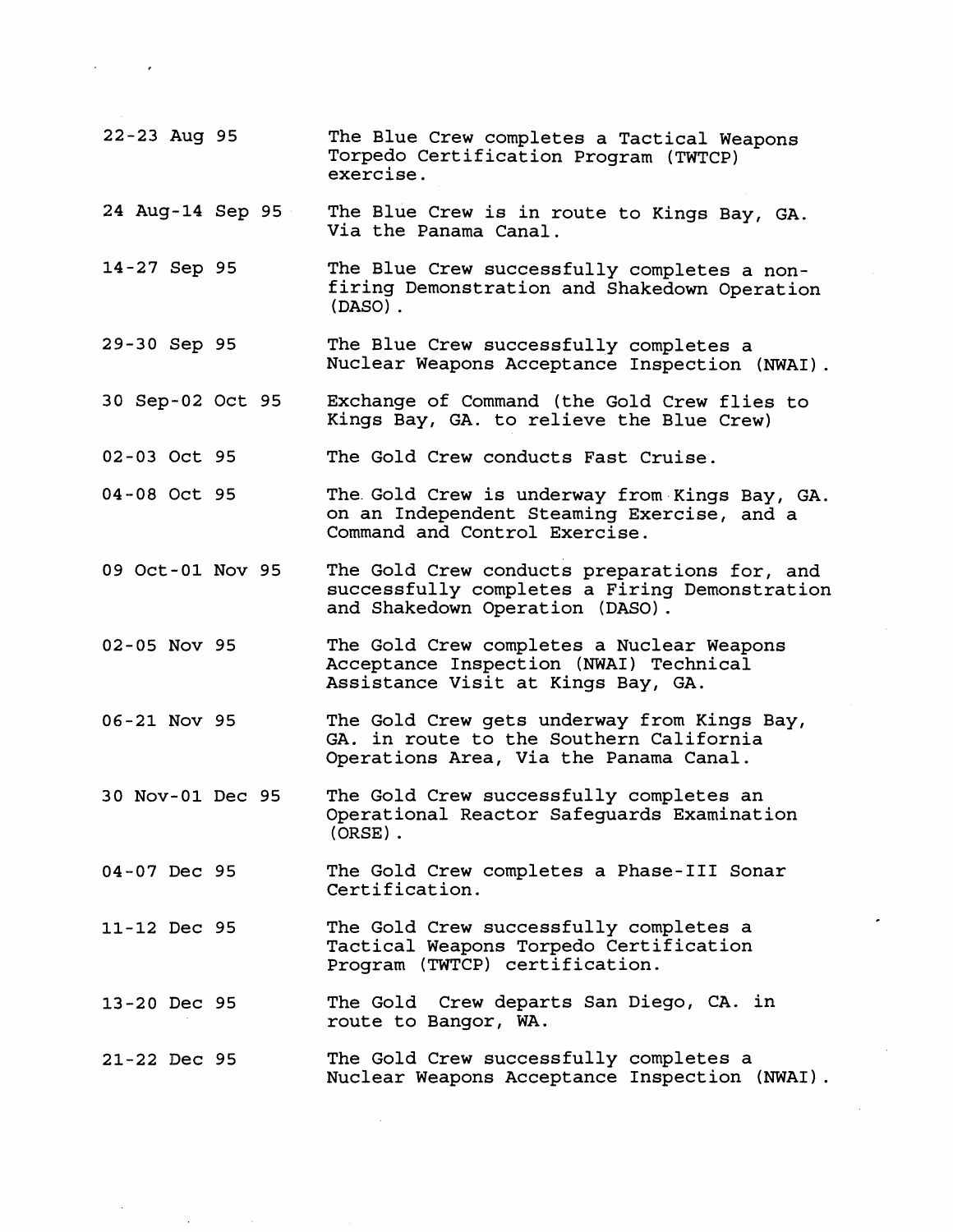$\sim$ 

 $\hat{\boldsymbol{\cdot}$ 

**23-31 Dec 95 The Gold Crew conducts Holiday Standown until 02 Jan 96, and will have Exchange of Command by the Blue Crew from 03-05 Jan 96.** 

 $\sim 10^6$ 

 $\ddot{\phantom{a}}$ 

 $\sim$ 

÷.

 $\bar{\lambda}$ 

 $\sim 10^{-10}$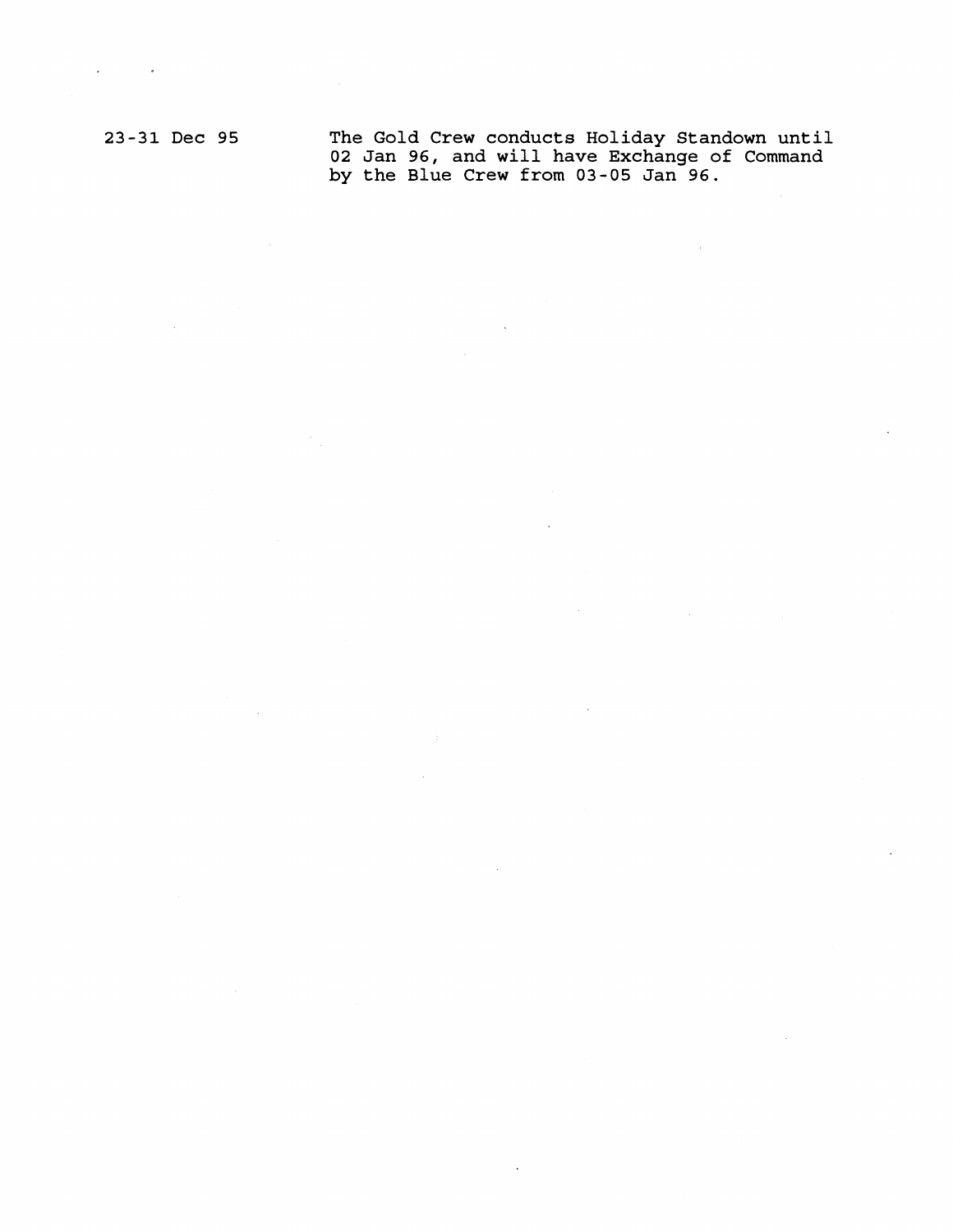# **Part I11 Narrative**

**No narrative provided. The events listed in the chronology need no further amplification.**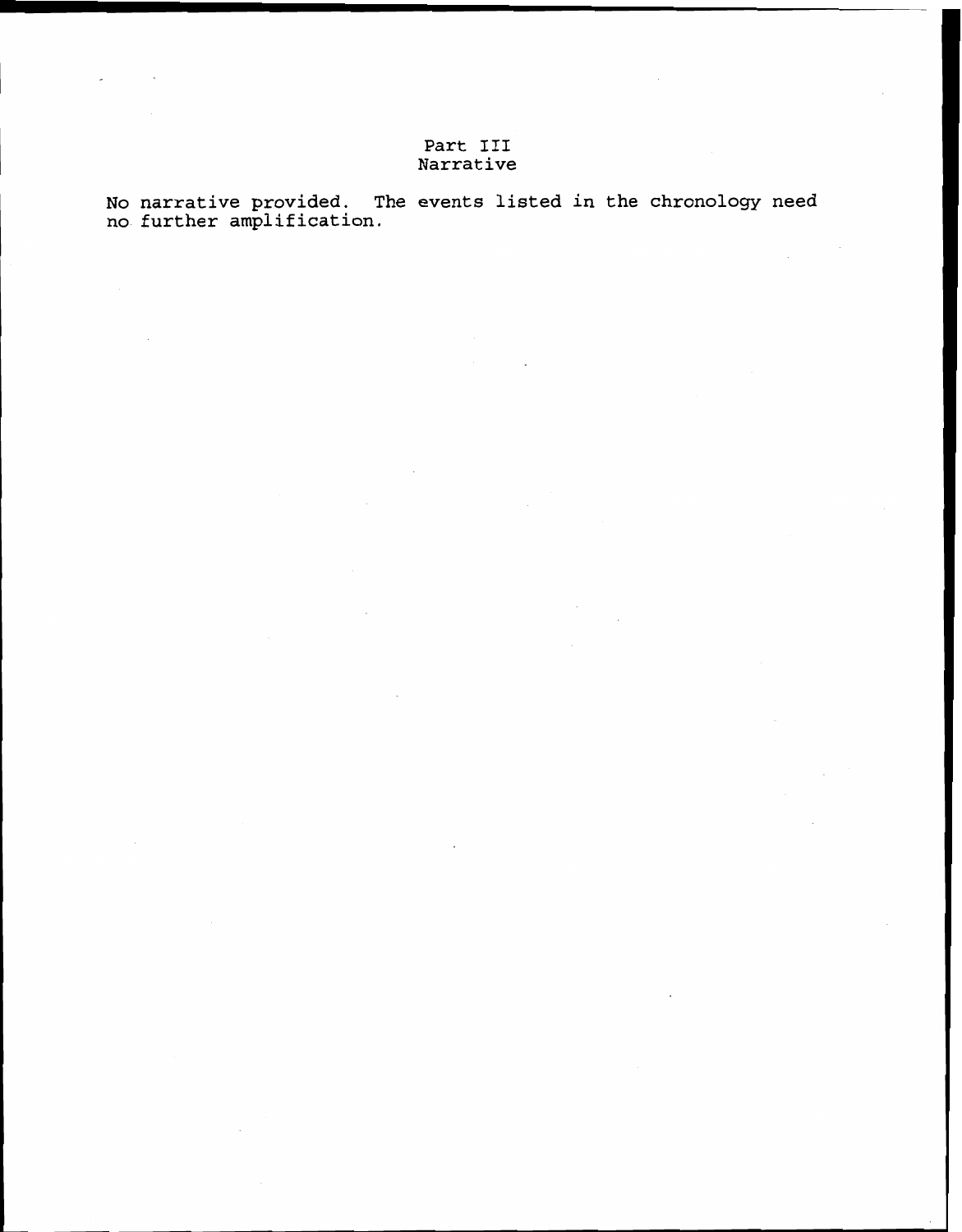# Part IV USS MICHIGAN (SSBN 727) History

USS MICHIGAN (SSBN 727) is the second Trident Class Nuclear submarine to be constructed, and is the third U.S. warship to bear the name of the Great Lakes State.

The ship's keel was laid on 4 April 1977 at Electric Boat Division of General Dynamics Corporation in Groton, Connecticut. The submarine was christened on 26 April 1980 by Mrs. Lucian N. Nedzi and commissioned on 18 September 1982.

After completing Demonstration and Shakedown Operations (DASO). at Cape Canaveral in January 1983, MICHIGAN transited the Panama Canal and arrived at Naval Submarine Base, Bangor, Washington on 16 March 1983.

The MICHIGAN entered an Engineered Overhaul period on 10 OCT 1994 at Naval Submarine Base Bangor, WA. The Overhaul was conducted by Puget Sound Naval Shipyard, in conjunction with Trident Refit Facility, and was completed on 07 JUN 1995.

MICHIGAN"S performance to date has been demonstrated by reception of the following awards:

#### **USS MICHIGAN (SSBN 727) (GOLD)**

**USS MICHIGAN (SSBN 727) (BLUE)** 

### **FY84**

Engineering "EW ASW "A" Damage Control "DC"

#### **FY 84**

**FY 83** 

Communications "C"

# Engineering "E"

# **FY 85**

Meritorious Unit Commendation Engineering "E" Strategic Weapons "S" Communications "C"

### **FY 86**

Battle Efficiency "EW Supply "E"

Battle Efficiency "E"

# **FY 88**

Olympic Flag Trophy

#### **FY 85**

Meritorious Unit Commendation Damage Control "DC"

#### **FY 86**

Battle Efficiency "En Engineering "E" ASW "A" Silver Anchor Award Olympic Flag Trophy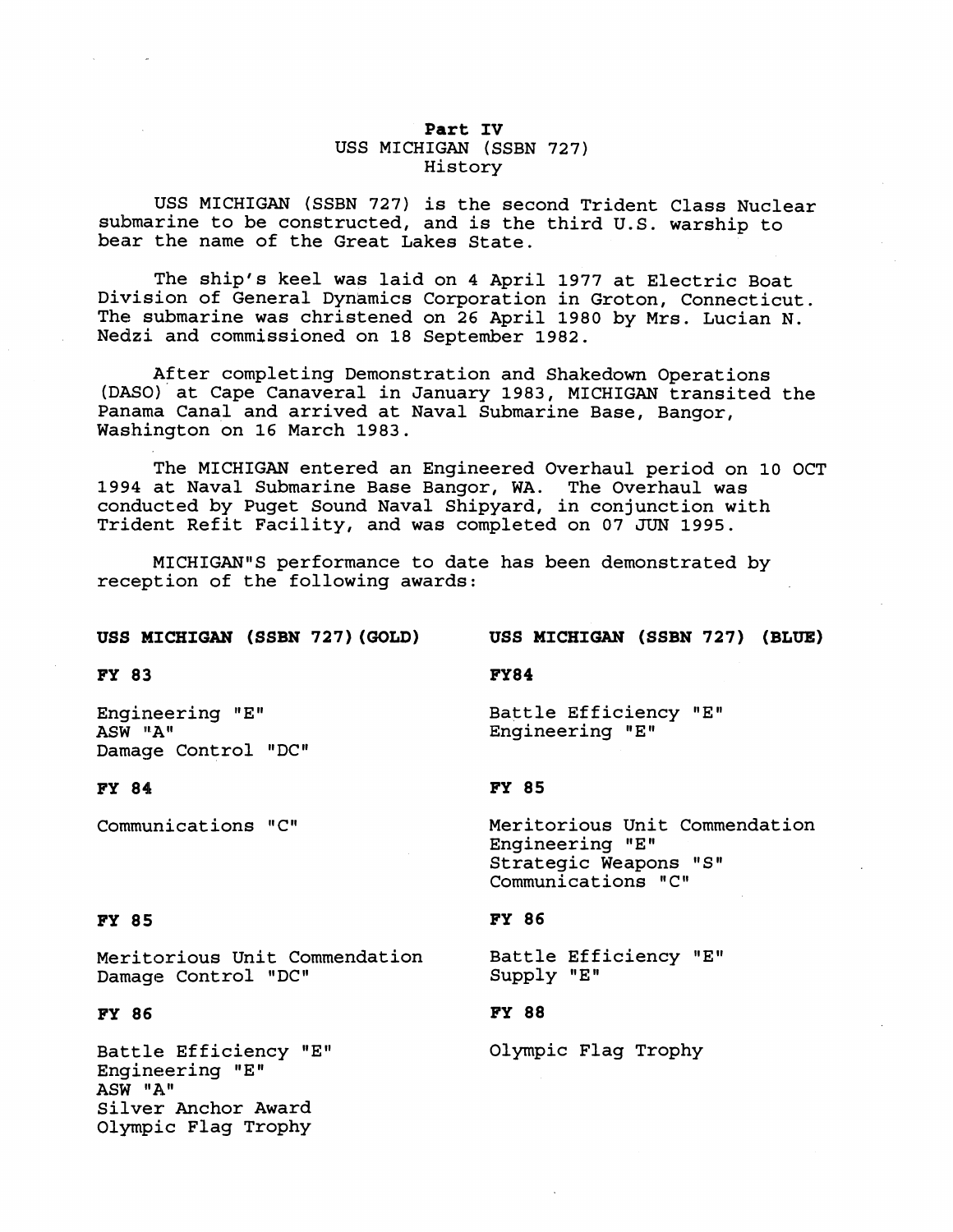**Part IV**  USS MICHIGAN (SSBN 727) History Continued

**FY 87**  Silver Anchor Award Damage Control "DC" **FY** 88 FY 91 Golden Anchor Award ASW "A" FY 90 **FY 92** Golden Anchor Award Fleet Recreation Award **FY 93 FY** 92 Battle Efficiency "E" Medical "M"

# FY 93

Battle Efficiency "E" Medical "M"

 $\sim$   $\sim$ 

Golden Anchor Award

 $\langle$ 

# FY 89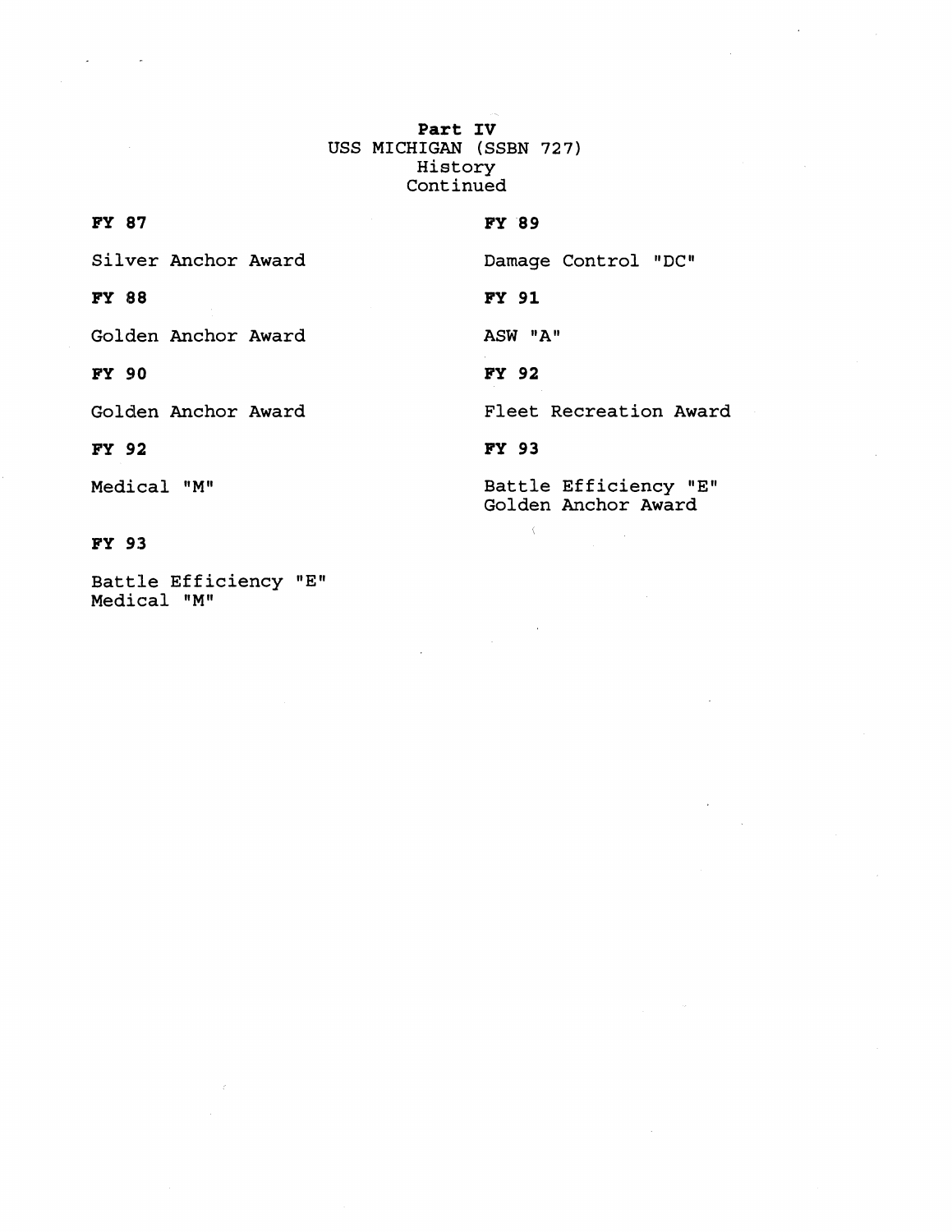

**L**  $\alpha$  is  $\beta$  is  $\gamma$ 

**USS MICHIGAN (SSBN 727) FW AP 96698-2096** 

1995

5750 Ser **727B1042**  28 Feb **96** 

- From: Commanding Officer, USS MICHIGAN (SSBN 727)(BLUE)<br>To: Director of Naval History (NO-09BH), Washington N To : Director of Naval History (NO-09BH), Washington Navy Yard, 901 M Street, SE, Washington, DC 20374-5060
- Subj: HISTORY OF THE SHIP
- Ref: (a) OPNAVINST 5750.12E
- Encl: (1) Command Composition and Organization
	- (2) Chronological Sequence of Events
		- (3 ) Narrative
		- (4) Supporting Documents
- 1. Per reference (a) , enclosures (1) through (4) are forwarded.

S. G. SLATON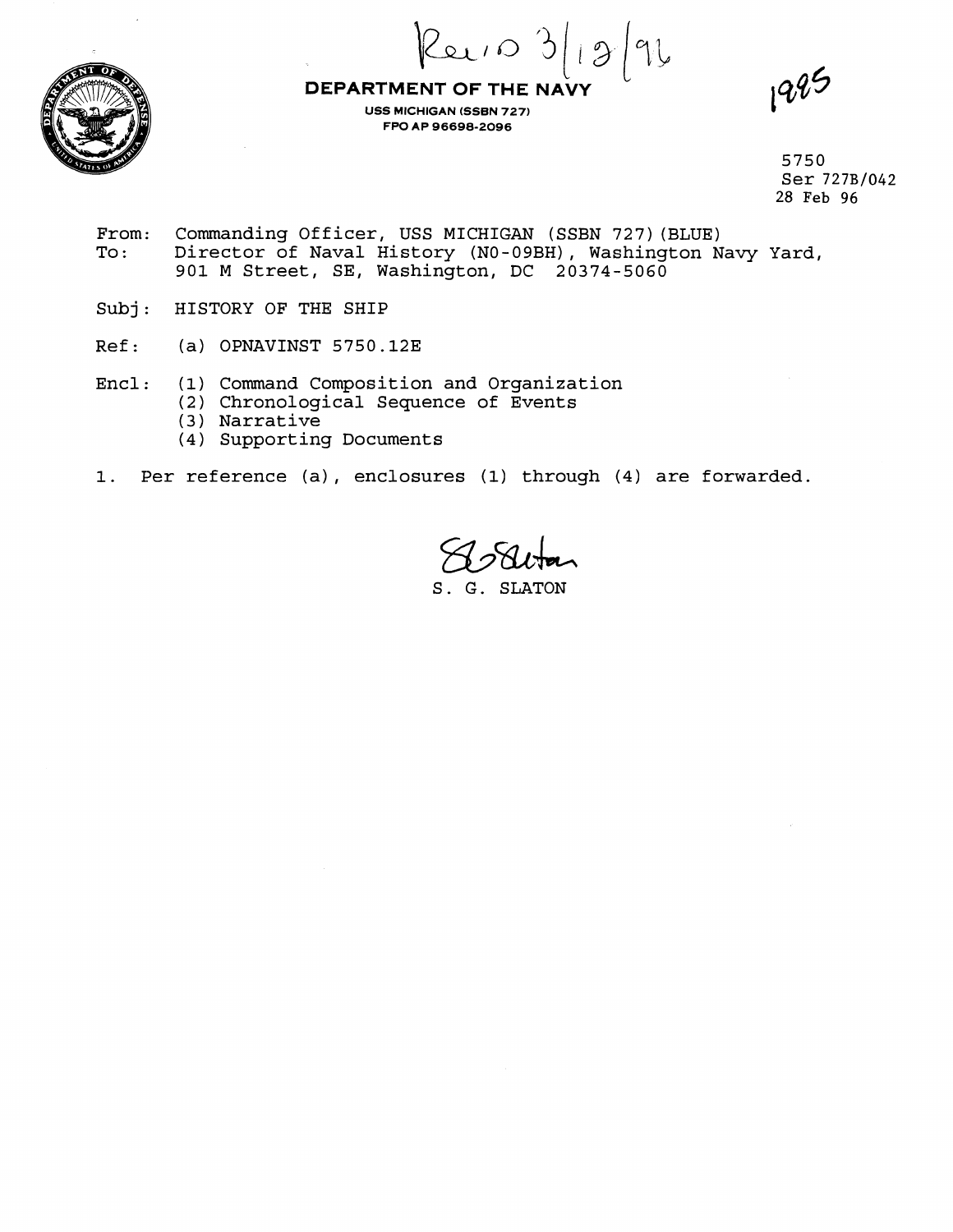### PART I

#### COMMAND COMPOSITION AND ORGANIZATION

**1.** Mission. The mission of the SSBN **726** Class submarine is to provide strategic deterrence against hostile attack by maintaining a continuous capability to deliver strategic missile attacks against hostile targets. In order to carry out this mission, SSBN **726** Class submarines are designed to perform the following tasks:

a. To operate at sea for extended periods as a highly reliable, survivable deterrent to a nuclear weapon attack by a foreign power, and to destroy land targets with strategic, nuclear armed missiles.

b. To minimize the probability of detection by any potential threat.

c. To operate defensively against submarine and surface ship threats as necessary to accomplish the mission.

2. Orqanization. The USS MICHIGAN, second in the Trident Class of nuclear strategic ballistic missile submarines, is commanded by Captain Steven G. Slaton (BLUE) and Commander Jonathan E. Sears (GOLD) .

There are presently fifteen Trident submarines, eight of which are assigned to Submarine Squadron 17, commanded by Captain James R. Harvey.

Enclosure **(1)**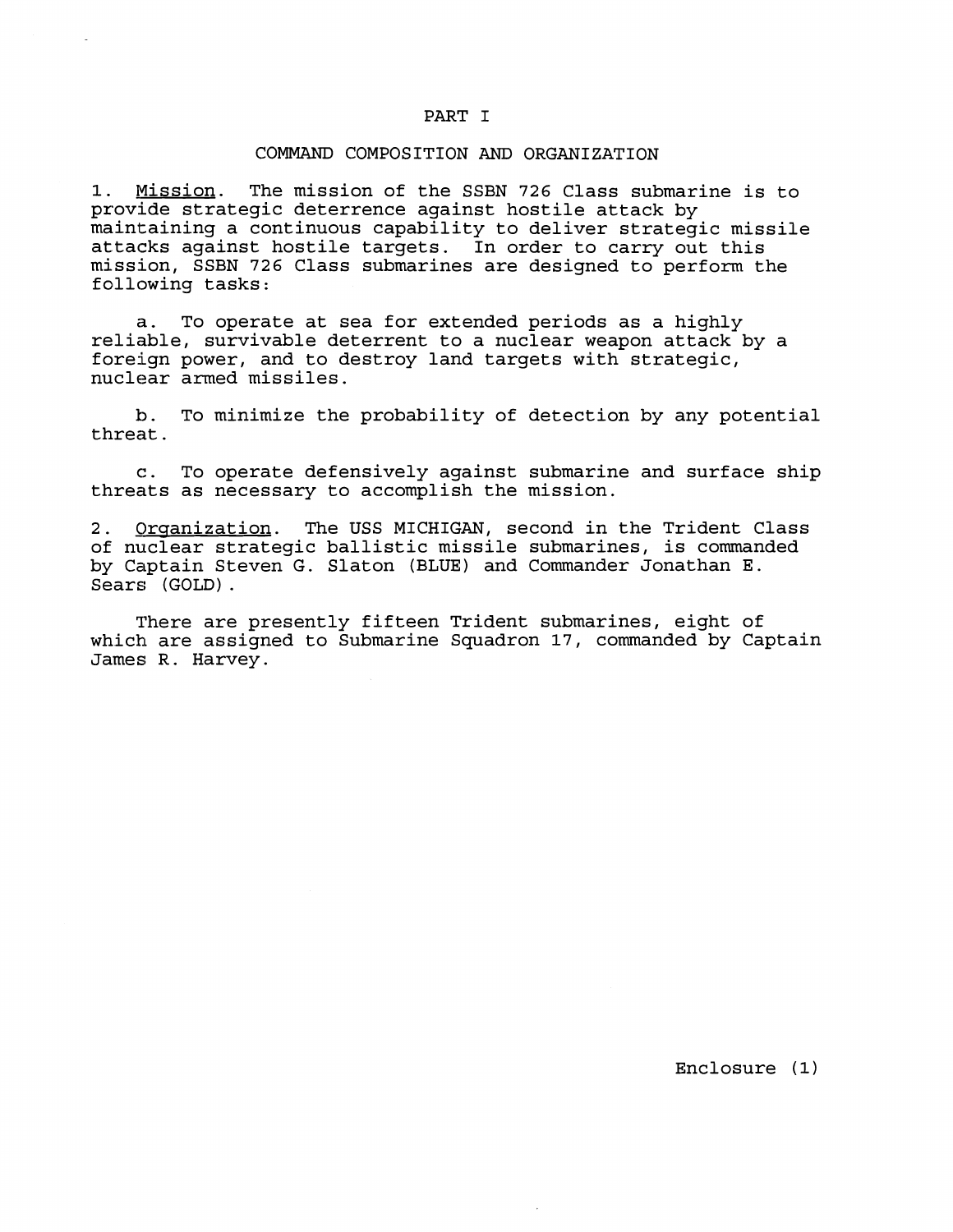#### PART I1

# 1995 CHRONOLOGICAL SEQUENCE OF EVENTS

#### KEY EVENTS

#### DATE :

- Apr 95 Conducted Pre-Operational Reactor Safeguards Examination.
- May 95 Conducted Phase I and Phase **I1** Crew Certification.
- 09 Jun 95 Completed Engineered Overhaul.
- 09 Jun 95 Crew Split Ceremony. Captain Steven G. Slaton, Commanding Officer USS MICHIGAN, (Blue), Commander Jonathan E. Sears Commanding Officer, USS MICHIGAN (Gold) .
- Jun Jul 95 Conducted Sea Trials.
- Jul Oct 95 Conducted Demonstration and Shakedown Operation.
	- Jul 95 Conducted Underway Material Inspection (UMI) .
	- Aug 95 Conducted Sonar Certification.
	- Aug 95 Conducted Tactical Weapons Training and Certification Program (TWTCP) .
	- Aug 95 Conducted Fleet Technical Assist Visit ( FTAV) .
	- 18 Sep 95 Ship celebrated Thirteenth Anniversary of Commissioning.
		- Sep 95 Conducted Nuclear Weapons Acceptance Inspection.
	- 02 Oct 95 Exchange of Command, Commander Jonathan E. Sears, Commanding Officer (Gold) and crew relieved Captain Steven G. Slaton, Commanding Officer (Blue) and crew.
- Oct Dec 95 Conducted Demonstration and Shakedown Operation.
	- Oct 95 Conducted Fleet Technical Assist Visit (FTAV) .

Enclosure (2)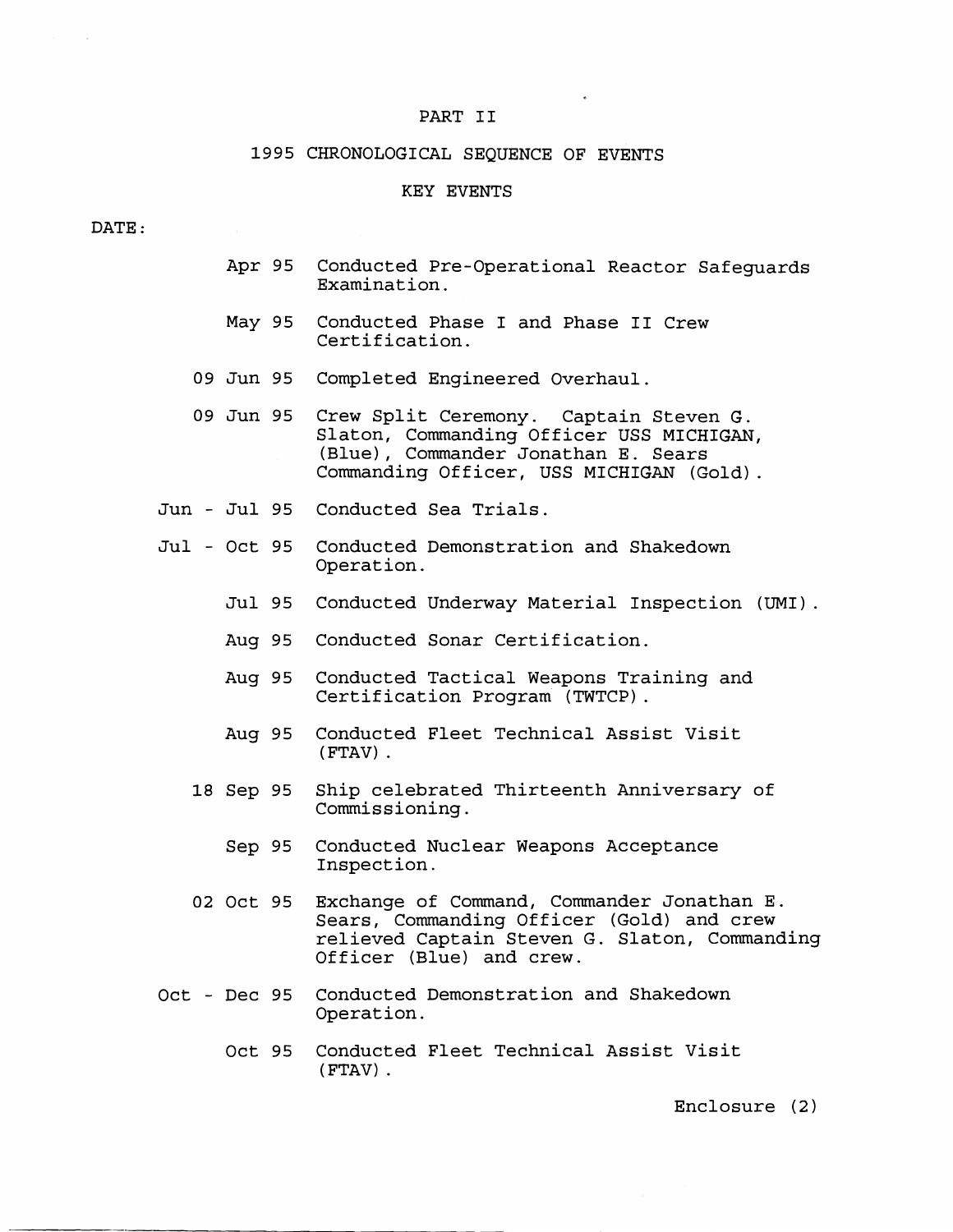- Oct 95 Conducted Sonar Certification
- Oct **95** Conducted Tactical Weapons Training and Certification Program (TWTCP) .
- Dec **95** Conducted Operational Reactor Safeguards Examination (ORSE) .
- Dec **95** Conducted Nuclear Weapons Acceptance Inspection (NWAI) .

Dec **95** - Feb 96 Conducted Strategic Onload.

**05** Jan 96 Exchange of Command, Captain Steven G. Slaton, Commanding Officer (Blue) and crew relieved Commander Jonathan E. Sears, Commanding Officer (Gold) and crew.

MICHIGAN received the following awards for **FY-95:** 

Captain's Cup as Subase Bangor's intramural sports champion

Enclosure (2)